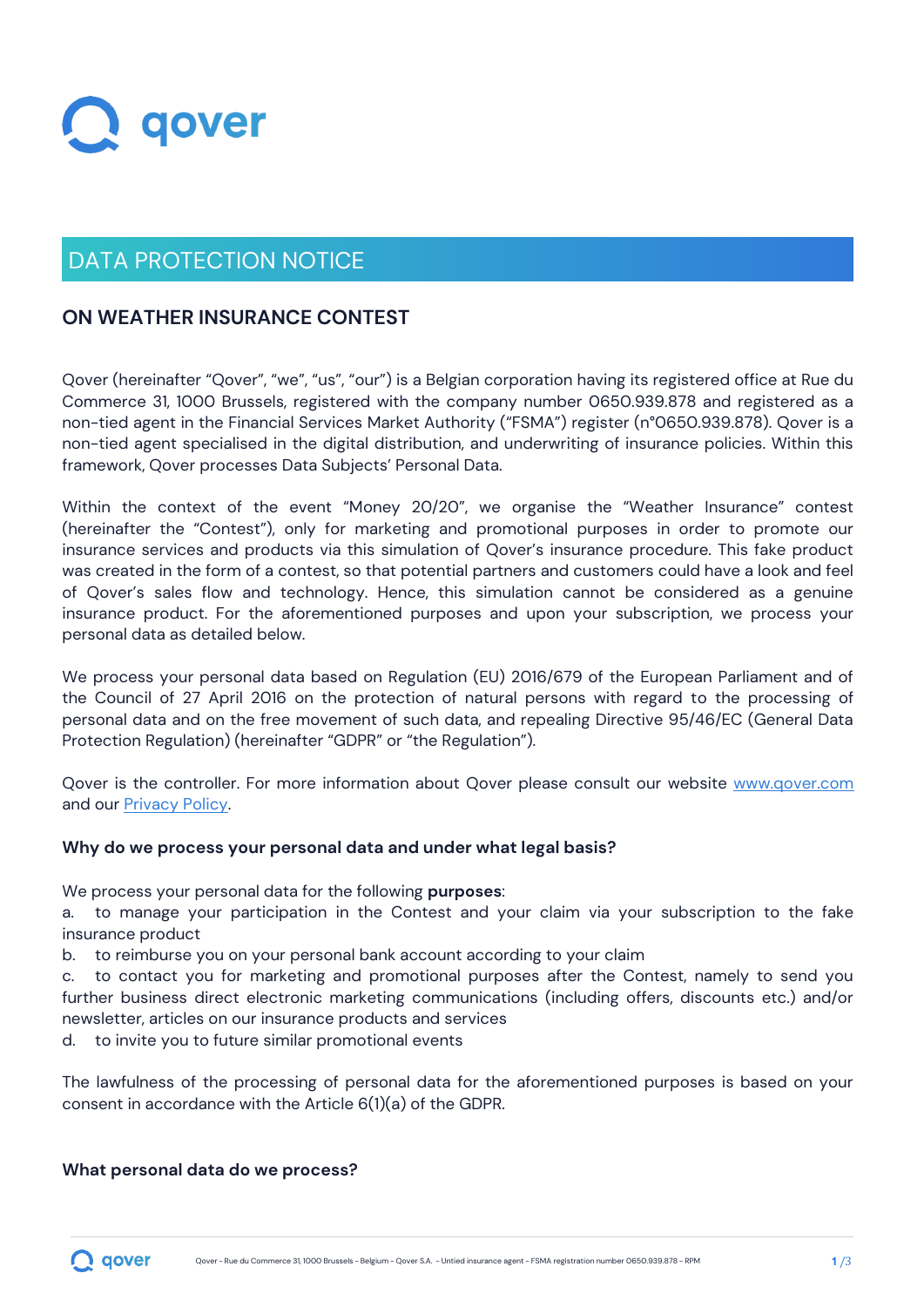For the aforementioned purposes, we process the following categories of personal data collected via the subscription form:

- first and last name
- e-mail address
- your IBAN
- Company name
- Country of company

When you visit this website, we may process your personal data. For more information, please consult our [Cookie policy.](https://www.qover.com/terms-and-policies)

#### **Who has access to this personal data?**

Qover's responsible staff for sales and marketing, as well as from claims department will have access to personal data submitted via the subscription form.

#### **How have we collected your personal data?**

Your personal data are collected directly from you when you visit the website and, if applicable, when you submit a registration form.

#### **How long do we keep your personal data?**

We will retain your personal data submitted via your subscription form for no longer than four (4) years, unless you ask us to erase your personal data.

For more information, please see further down how you can withdraw your consent.

#### **What are your rights regarding your personal data?**

Your rights on your personal data are provided for in Articles 15 to 22 of the GDPR. Please note that in some cases restrictions under Article 23 of the GDPR may apply.

Hence, if you have submitted personal data to Qover, you have the following rights:

**Right to withdraw your consent:** please see further down how you can withdraw your consent

**Right of access**: you have the right to request access to your data. If we agree that we are obliged to provide personal data to you, we will provide it to you free of charge.

**Right to rectification:** you can always ask us to rectify and complete your personal data that are inaccurate or incomplete.

**Right to erasure (Right to be forgotten)**: you have the right to ask us to delete any of your personal data that are incomplete or irrelevant or whose registration, communication or storage would be prohibited, or, eventually, which has been retained beyond the necessary and authorized retention period.

**Right to restriction of processing**: you have the right to request a restriction on the processing of your personal data, under certain circumstances.

**Right to object**: when we process your personal data for direct marketing purpose (we shall ask your consent for that), you have the right to object at any time for your personal data to be processed.

**Right to data portability**: under certain conditions, you have the right to receive your personal data, which you have provided to us, in a commonly used, structured machine readable format and to transmit your personal data to any third party of your choice.

qover